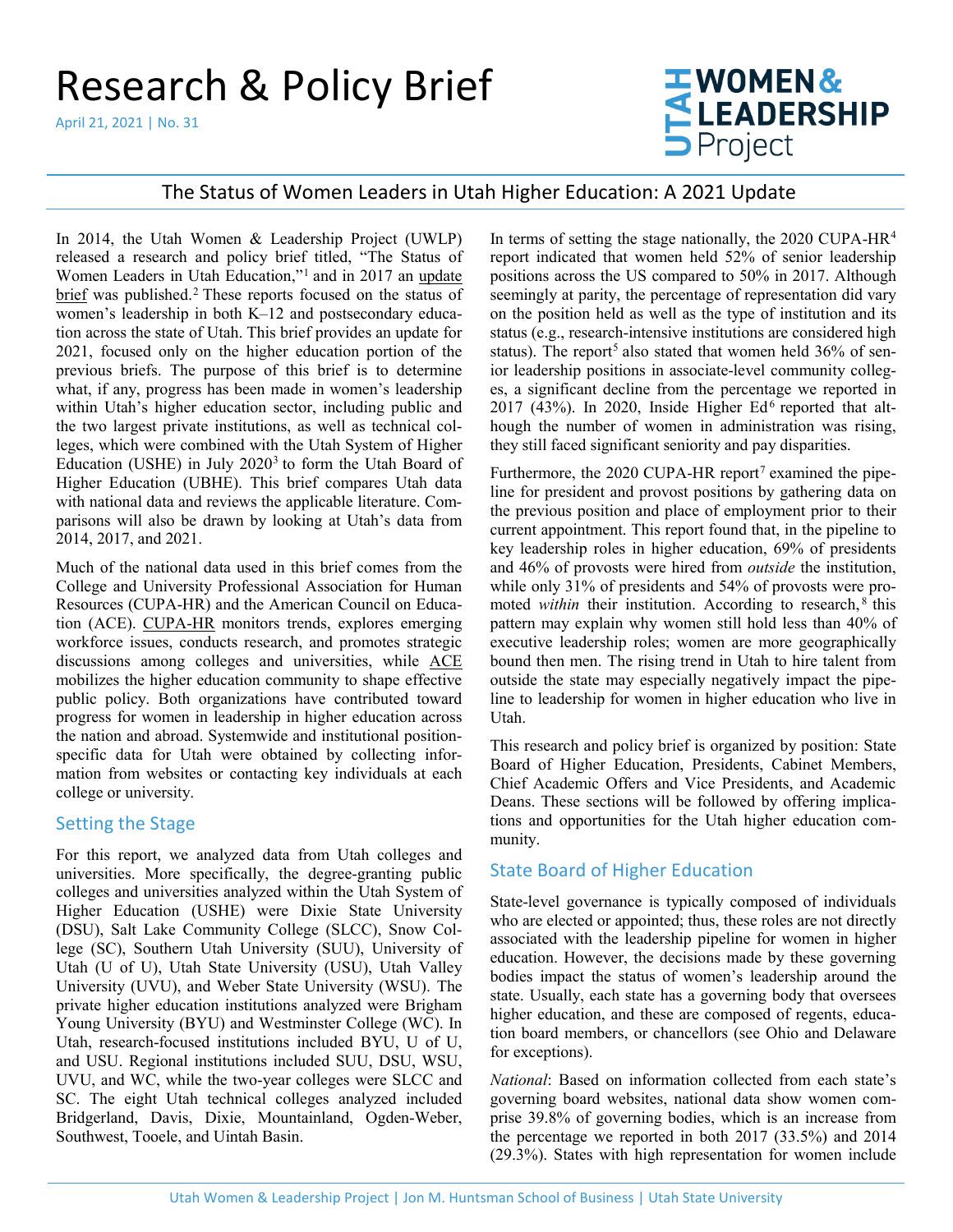Colorado (71.4%), Connecticut (63.6%), Idaho (62.5%), New York (62.5%), and North Dakota (60%). States with low representation for women include Arkansas (10%), Oklahoma (11.1%), Mississippi (16.7%), Louisiana (18.8%), and North Carolina (20%).

*Utah*: Utah's State Board of Higher Education is tied for 15 of 50 states in terms of the percentage of board members who are women. It is composed of 44% women, which is above the national average (39.8%). The change in membership in July 2020 increased Utah's representation of women, which was 31.6% in both 2014 and 2017.

#### Presidents

*National*: The 2020 CUPA-HR report<sup>[9](#page-5-8)</sup> stated that women comprised 33% of college and university presidencies, with 35.3% at public and 29.7% at private colleges and universities. In attempting to find comparison data for technical colleges, the  $2017$  ACE<sup>[10](#page-5-9)</sup> report indicated that 36% of presidents are women in associate-level colleges, and the 2020 CUPA-HR data reports 44.4% of its associate institution presidents are women. Although this institutional classification does not include all technical colleges, it is the best available national measurement. The most recent report by the American Association of Community Colleges (AACC) in  $2016<sup>11</sup>$  $2016<sup>11</sup>$  $2016<sup>11</sup>$  stated that women compose 30% of those in the president or CEO position. Almost no data are available on the status of women leaders in technical colleges.<sup>[12](#page-5-11)</sup>

*Utah*: In Utah, 50% of the degree-granting colleges and universities currently have women as presidents, but this varies by institutional characteristics. Four of the eight degreegranting public colleges and universities (SLCC, U of U, USU, and UVU) have presidents who are women (up from 25.0% in 2017 and 12.5% in 2014). This includes a president of a two-year college (SLCC), one of four regional institutions (UVU), and both research institutions (U of U and USU). One of two private colleges and universities (WC) has a woman as president as well. In addition, only one of eight technical colleges (Dixie) has the presidential role filled by a woman (12.5%). Overall, in 2021 Utah ranks higher than the national average for women presidents of colleges and universities, not including technical colleges, where Utah is far below the national average.

#### Boards of Trustees or Directors

*National*: Corporate data from a 2020 study by Kramer and Adams noted that boards that are comprised of at least 30% women provide a space for meaningful contributions from women; however, data from higher education boards shows otherwise.<sup>[13](#page-5-12)</sup> Women tend to be excluded from key decisionmaking opportunities and leadership positions on critical subcommittees (e.g., executive committees) even when those boards are composed of more than 30% women. In the same study of 29 higher education institutions,<sup>[14](#page-5-13)</sup> women accounted for an average membership of 28% on the governing boards of colleges and universities, a decrease in percentages we previously reported in 2014 (30.2%) and in 2017 (28.4%). However, we expect that a broader national study would find at least a slight increase. No national data is available for technical college boards of trustees or directors.

*Utah*: The public and private degree-granting colleges and universities sampled in Utah have boards comprised of 41.1% women, with USHE colleges and universities having more women on boards (46%) than the two private institutions (31%). Research-intensive institutions have the lowest percentage of women serving as trustees (34.8% overall, with USU at 41.7%, U of U at 27.3%, and BYU at 14.3%). Regional institutions have 47.1% of women trustees: SUU (60%), WSU (54.5%), DSU (50%), UVU (45.5%), and WC (39.3%). Two-year colleges include fewer women on boards than regional institutions do, but they have more than research-focused institutions do (45.5% overall, with SLCC at 58.3% and SC at 30%). Overall, the percentage of women serving on boards of trustees decreased from 38.3% in 2017 to 33.6% in 2021.

Utah technical colleges have the lowest percentage (23.1%) of women trustees or directors, with Ogden-Weber at 36.4%, Mountainland at 31.3%, Bridgerland at 30.8%, Tooele at 25%, Davis at 20%, Uintah Basin at 20%, Dixie at 10%, and Southwest at 7.7%. In 2017, we reported that 24.0% of governing board positions on technical campuses were filled by women, so the present data show a slight decrease.

In key board leadership positions, women in Utah serve as chair at a rate of 33.3% (compared to 29.8% in 2014 and 35.3% in 2017) and as vice chair at 38.9% with variation based on institutional characteristics. At the eight public degree-granting colleges and universities, women are less likely to be chairs of the board (30%) and more likely to be vice chair (50%). No research-intensive institutions had women as chairs of the board, but one of the three (U of U) had a woman serving as vice chair. Regional institutions had fewer women serving as chair (20%, WC) and significantly more women serving as vice chairs (80%, DSU, SUU, UVU, and WSU). Both two-year colleges have women chairs and men in the vice chair role. One of the two private institutions has a woman serving in the chair role, but neither has a female vice chair. For technical colleges, three women are serving in the chair role and two in the vice chair position. No boards had women in both the chair and vice chair role. All other institutions had both a woman and man serving in leadership roles except USU and BYU, which have men serving in both board leadership positions.

#### Presidential Cabinets

*National*: The 2020 CUPA-HR report provides an approximation of gender distributions of presidential cabinets, which shows women in 37.3% of senior institutional posts. [15](#page-5-14) Although the data are not an exact representation of cabinets

Authors: Dr. Nancy E. Hauck (Associate Provost, Dixie State University), Dr. Jessica C. Hill (Associate Professor, Utah Valley University), Dr. April Townsend (Scholar-in-Residence, UWLP), and Dr. Susan R. Madsen (Inaugural Karen Haight Huntsman Endowed Professor of Leadership, Utah State University). For questions, contact Dr. Madsen at [uwlp@usu.edu.](mailto:uwlp@usu.edu) For additional information: [www.utwomen.org](http://utwomen.org/)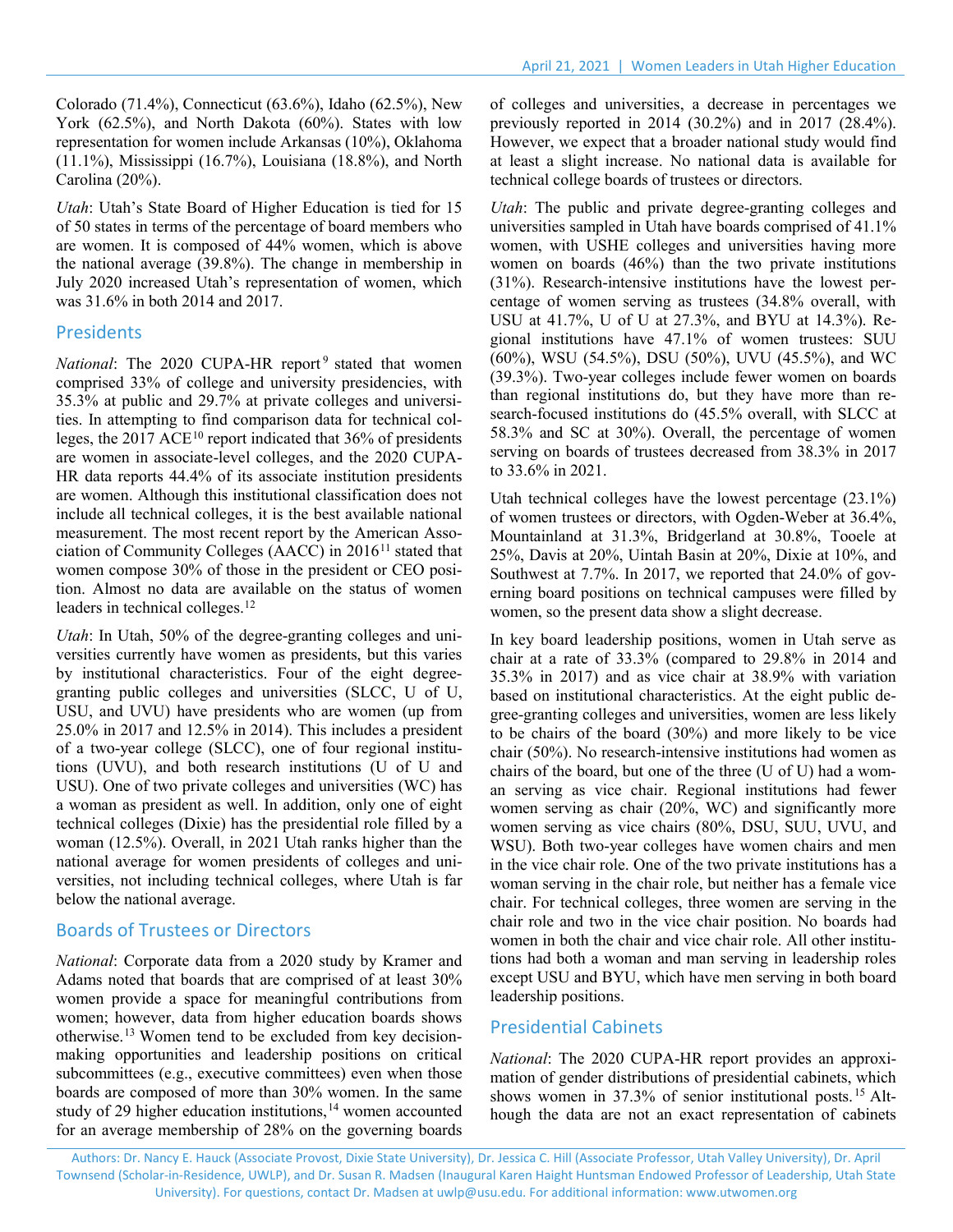composition, the report provides a reasonable estimation of women in cabinet-level positions nationally.

*Utah*: When support positions were removed from consideration, women comprise 37.4% of cabinets (a significant increase from 27.4% as reported in 2017 and 23% in 2014) in degree-granting colleges and universities in Utah. WC tops the list with 70% of presidential cabinet members being female, followed by SC at 57.1%, U of U at 46.7%, UVU at 40%, and BYU, SLCC, USU, and WSU at 28.6%. SUU (16.7%) and DSU (12.5%) are ranked at the bottom.

Within Utah's technical colleges, Davis and Dixie both have 50% of cabinet positions filled by women, followed by Mountainland and Uintah Basin at 33.3%, Ogden-Weber, Tooele, and Southwest at 25%, and Bridgerland at 20%.

#### Chief Academic Officers

*National*: The 2020 CUPA-HR report<sup>[16](#page-5-15)</sup> maintains that 44% of chief academic officers (CAO) at colleges and universities nationally are held by women, compared to what we reported in 20[17](#page-5-16) (42%) and in 2014 (39.3%). An ACE's 2018 report<sup>17</sup> found that the CAO position is a key stepping-stone for women to advance to the presidency. Nationally, it is typical for women to be strongly represented at the assistant or associate CAO roles.

*Utah*: In Utah, 20% of CAO positions are held by women (down from 25% in 2014 and 2017), which falls below the national level (44%). One of the two private institutions (WC) has a woman CAO, and one of the two-year institutions (SC) does as well, but none of the research-intensive or regional institutions have a woman serving in that role. Hence, two (SC and WC) of eight (25%) CAOs of USHE institutions are women, which is the same as reported in both 2014 and 2017. Four of eight technical colleges (Bridgerland, Davis, Mountainland, and Uintah) have women CAOs, which is only slightly lower than the national average of 53.1% for associate degree-granting institutions. [18](#page-5-17)

In terms of assistant or associate CAO roles, Utah's leadership pipeline has many highly prepared women leaders in higher education (25% to 54.5%), yet most institutions still fall below the national average (50%), with only UVU (75%), Dixie (66.7%), and USU (57.1%) exceeding it. Researchintensive and regional institutions demonstrate the biggest gaps, with 54.5% and 43.8% of women in these positions, respectively, and no women in the CAO role. As previously mentioned, one of the two-year institutions has a woman CAO, but only 25% of the ACAO posts are held by women.

#### Vice Presidents

*National:* The CUPA-HR 2020 study<sup>[19](#page-5-18)</sup> reported that 40% of vice presidents (VP) in postsecondary institutions are female, while ACE reported 39%. [20](#page-5-19) Nationally, women fill 52% of the vice president roles at associate degree-granting institutions. [21](#page-5-20)

*Utah*: In Utah, although women still fall below national representation (40%) in the VP role at 33.3% (an increase from 18.4% in 2017 and 22.9% in 2014), progress is being made. At USHE institutions, 29.2% of VPs are women (up from 19.6% in 2017 and 23.3% in 2014), while the representation of women in these roles increased at the two private institutions (from 44% in 2017 to 50% in 2021). Of Utah's degreegranting public institutions, only DSU currently has no VPs who are women, while the institutions with the highest percentages include SC  $(66.7\%)$ , U of U  $(42.6\%)$ , and UVU (28.6%). Institutions that join DSU at the bottom include SLCC (20%) and USU (16.7%). The two private institutions stand at 57.1% (WC) and 40% (BYU).

The average of women VPs in Utah's technical colleges is 29.4%, which is far below the national average of 52%. Davis, Dixie, Ogden-Weber, and Southwest have 50% of VP positions filled by women, while Bridgerland, Mountainland, and Uintah Basin have no women in the VP role.

Utah also falls well below the national average of 53% for women in the assistant or associate vice president (AVP) roles at 35.8%. Of Utah's public institutions, DSU and SC have the highest representation (100%) in the AVP role, followed by SLCC  $(60\%)$  and the U of U  $(46.2\%)$ . USU (27.3%) and UVU (23.1%) rank toward the bottom of the list, followed by SUU (0%). Private institutions are a combined 28.6%, with BYU at 16.7% and WC at 100%. Two-year degree-granting public institutions have women in 66.7% of these roles. Only two of Utah's technical colleges have assistant or associate vice president (AVP) roles. Uintah Basin has a single AVP position that is filled by a woman, and Bridgerland has two women in their three AVP positions.

#### Academic Deans

*National*: Academic deans are among key leadership positions within institutions of higher education. The CUPA-HR  $2020^{22}$  report suggests that the percentage of female deans in the nation increased from approximately 33% in 2001 to slightly over 40% in 2020, which is equivalent to what we reported for Utah in 2017 and constitutes a marked increase from 30.8% in 2014. In terms of women in assistant or associate academic dean roles nationally, approximately 53% of these posts are filled by women.

*Utah*: Utah falls below the national average, with 38.2% of women deans. There is substantial variation in representation of women in this role across state institutions. Public degreegranting institutions have a higher representation of women in the academic dean role (which is up from 22.9% in 2017 and 30.8% in 2014) and private institutions (at 31.3%, which is slightly down from 31.6% in 2017); WC has women in 40% of their academic dean positions and BYU at 27.3%. Of Utah's public colleges and universities, regional institutions have more women in the dean role (43.3% overall, with WSU at 71.4%, SUU at 50%, DSU at 28.6%, and UVU at 25%) than research-intensive institutions (37% overall, with U of U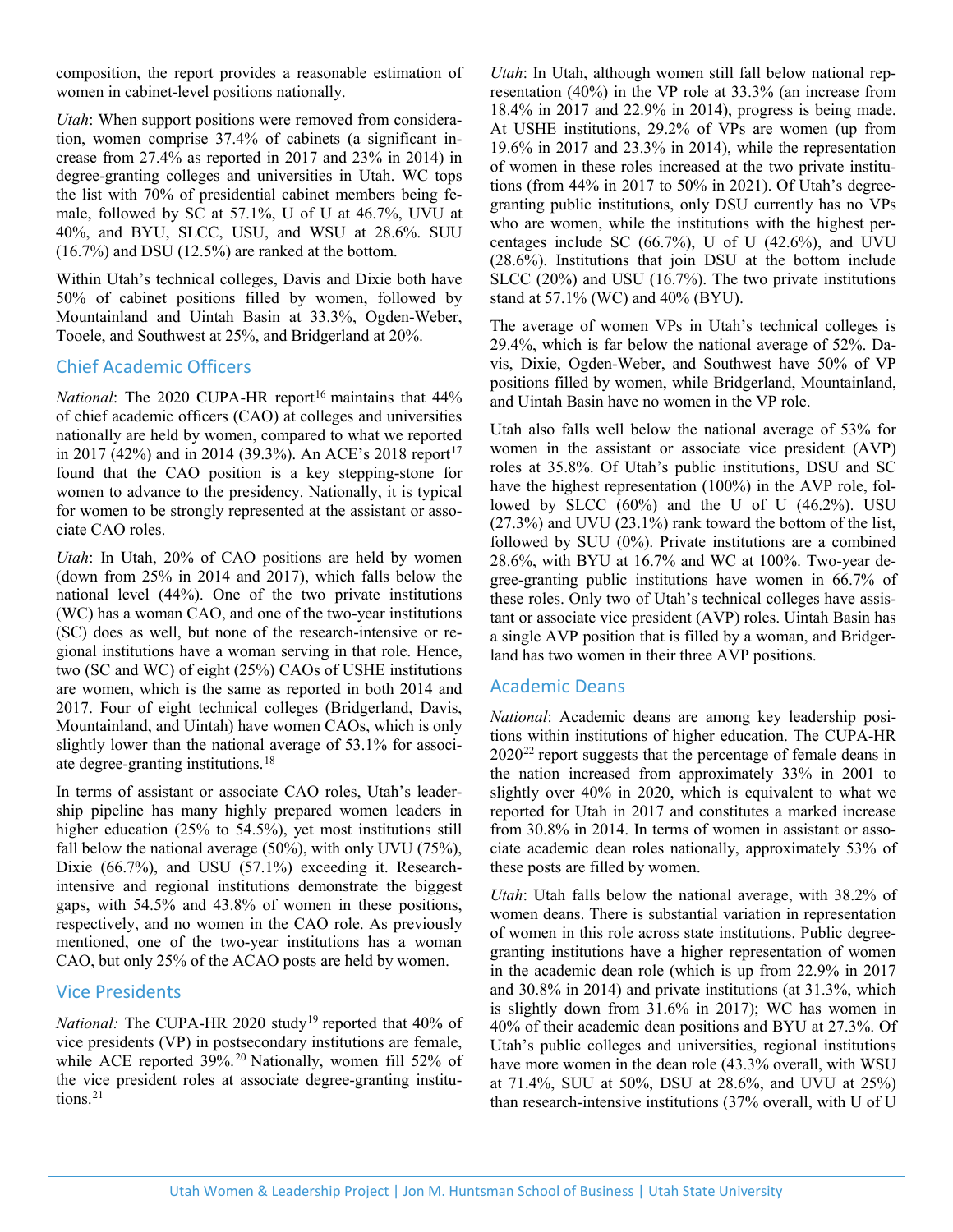at 40% and USU at 28.6%) or two-year institutions (27.3% overall, with SLCC at 33.3% and SC at 20%).

In terms of women in assistant or associate academic dean roles, 51.5% are filled by women, with both public and private institutions at 45.5% overall (WC at 50% and BYU at 45.2%). Research-intensive intuitions have 57.8% women in these positions, with the U of U at 62.8% and USU at 39.1%. Regional institutions have 43.3% women in these roles overall, with WSU at 66.7%, DSU at 50%, UVU at 30%, and SUU with 0%. Of the two-year institutions, only SLCC has these roles, with 41.7% filled by women.

#### Data Summary

Table 1 provides an overview of the top positions examined by gender nationally, across all Utah institutions of higher education (public/private degree-granting and technical colleges), and only degree-granting institutions within Utah (public and two largest private). Overall, there are 45 females (36%) and 80 males (64%) serving in the most senior positions across all Utah public and private higher education institutions. Within degree-granting institutions (public and two largest private) there are 34 females (37.4%) and 57 males (62.6%). This represents an increase from 2017 (30%) in the percentage of women in top postsecondary posts around the state.

| Table 1. Percentage of Women in Top Positions in US, All       |
|----------------------------------------------------------------|
| <b>Utah Higher Education, and Degree-Granting Institutions</b> |

| <b>Leadership Position</b>            | <b>US</b> | All Utah<br>(with<br><b>Technical</b> ) | Degree-<br><b>Granting</b><br>Utah |
|---------------------------------------|-----------|-----------------------------------------|------------------------------------|
| Board of Higher<br>Education          | 39.8%     | 44.4%                                   | 44.0%                              |
| President                             | 33.0%     | 33.3%                                   | 50.0%                              |
| Trustee $^{23}$                       | 28.0%     | 33.6%                                   | 41.1%                              |
| President's Cabinet                   | 37.3%     | 36.4%                                   | 37.4%                              |
| Chief Academic<br>Officer/Provost     | 44.0%     | 33.3%                                   | 20.0%                              |
| Associate/Assistant<br>CAO            | 50.0%     | 42.9%                                   | 42.9%                              |
| Vice President                        | 40.0%     | 33.3%                                   | 29.2%                              |
| Associate/Assistant<br>Vice President | 53.0%     | 37.0%                                   | 35.8%                              |
| Academic Dean                         | 40.0%     | 38.2%                                   | 38.2%                              |
| Associate/Assistant<br>Academic Dean  | 53.0%     | 51.5%                                   | 51.5%                              |
| Total                                 | 52.0%     | 36.0%                                   | $37.4\%$                           |

Figure 1 compares the Utah public and private degreegranting institution percentages over time from all three briefs. This figure does not include data for technical colleges because the 2014 and 2017 briefs did not.

#### **Figure 1: Change Over Time, Women in Top Positions in USHE**



Figure 2 compares the Utah percentages with national percentages and includes pipeline positions that lead to top-level leadership positions (including technical colleges).

#### **Figure 2: Women in Higher Education by Position (All Utah vs. Nation)**



Authors: Dr. Nancy E. Hauck (Associate Provost, Dixie State University), Dr. Jessica C. Hill (Associate Professor, Utah Valley University), Dr. April Townsend (Scholar-in-Residence, UWLP), and Dr. Susan R. Madsen (Inaugural Karen Haight Huntsman Endowed Professor of Leadership, Utah State University). For questions, contact Dr. Madsen at [uwlp@usu.edu.](mailto:uwlp@usu.edu) For additional information: [www.utwomen.org](http://utwomen.org/)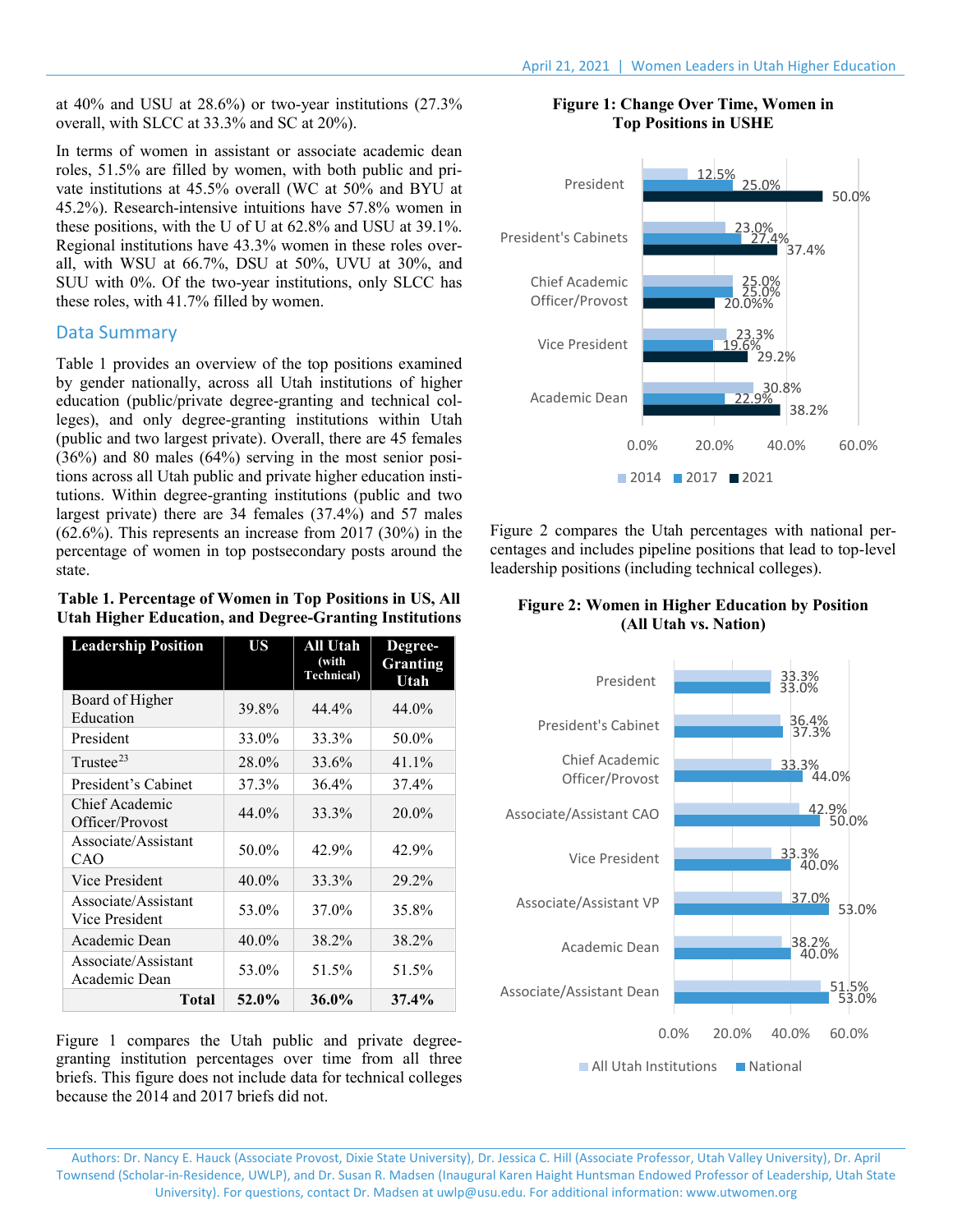Overall, since 2017, Utah has made progress in the number of women serving as college and university president, while provost positions have decreased. Female representation has slightly increased on boards of trustees, as chairs of those boards, and in the composition of presidential cabinets at public institutions. Representation on the Utah Board of Higher Education has increased to 44% women, up from 31.6% in both 2014 and 2017, while increasing in the overall percentages of vice presidents and academic deans in public degree-granting colleges and universities around the state.

#### Salaries

The 2017 ACE Pipeline Report<sup>[24](#page-5-23)</sup> found that the pipeline for higher education leadership is preparing women at a greater rate than men. What does this mean? As women are earning more than half the doctorate degrees across the US, they are more prepared than ever to lead. However, this report also found that at every rank and in every institution type, except two-year private institutions, men are paid more than women by \$13,874 at public institutions and \$18,201 at private insti-tutions. This is consistent with a 2020 CUPA-HR report<sup>[25](#page-5-24)</sup> that found women leaders are generally paid less than men. Interestingly, the report also found that women presidents are less likely to be married and have children than are men.

Across USHE's eight degree-granting institutions CUPA-HR 2020 salary reports showed that men out earn women by 8%, or \$16,396, across top administrative positions. Salary information for Utah's private institutions was not available. Figure 3 shows the ratio between women's and men's median salaries, with 1.00 representing men's salaries.



#### **Figure 3: National Ratio of Female Median Salary to Male Median Salary**

### Current Efforts

Several initiatives and programs hosted by a variety of entities within Utah are working to provide training and development, networking, resources, and other types of support for women who work and lead within postsecondary settings within the state.

*First,* the [Utah Women in Higher Education Network](https://uwhen.org/) (UWHEN) inspires and prepares Utah women for leadership in higher education. The statewide UWHEN and its campus chapters host professional development events for women employees. UWHEN partners with the UWLP, the Women's Leadership Institute (WLI), and other organizations to broaden its influence within higher education around the state.

*Second,* community and nonprofit women's leadership programs welcome women from higher education settings to participate in their efforts and offerings. More than 125 of Utah's women's networks, groups, and associations across the state are listed at [www.utwomen.org.](http://www.utwomen.org/)

*Third,* Utah's recent governors encouraged leadership opportunities for women. In July 2017, former Utah Governor Gary Herbert issued a letter of support for the Moving the Needle initiative—the first governor in the US to do so. Newly inaugurated Utah Governor Spencer Cox is also expressing strong support of women's leadership.<sup>[26](#page-5-25)</sup> He frequently encourages women to get more involved in public service and efforts, and "Equality and Opportunity" is one of six areas in the Administration's 500-day Roadmap. This Roadmap includes numerous efforts and initiatives that will increase women's representation in leadership roles around the state.

*Fourth*, in 2019, USHE began sponsoring the [Utah Women's](http://www.uvu.edu/wsc/uwle/)  [Leadership Exchange](http://www.uvu.edu/wsc/uwle/) (UWLE) program as a promising way to create a catalyst for leadership development for women in higher education across the state through intentional mentoring, leadership development, and experiential exchanges. [27](#page-5-26) 

And *finally*, policies are already in place<sup>[28](#page-5-27)</sup> to close the opportunity gap, which will increase equity and inclusion of women and minority leaders. For example, updated and prioritized actions related to USHE Policy R805: *Women and Minorities in Faculty and Administrative Positions*[29](#page-5-28) in 2019, culminating in the publication of the Utah System of Higher Education Equity Lens Framework.[30](#page-5-29)

#### **Conclusions**

Research has shown that most people do not fully realize the value of having women in key leadership positions in institutions of higher education; however, it matters on many fronts. Research findings continue to demonstrate that diverse and inclusive leadership teams produce more creative, innovative, productive, and effective results, which makes gender inclusivity in postsecondary educational settings both critical and timely. In response to recent events, more schools, colleges, and universities are setting goals toward improving overall organizational performance through increased diversity, and gender diversity is considered a key component. This is supported by research that underscores how new pathways to better decision making have been forged through women's diverse leadership styles and their focus on inclusiveness and cooperation.[31](#page-5-30)

In 2021, USHE, the Utah Board of Higher Education, and leaders of all types of postsecondary institutions have a rare